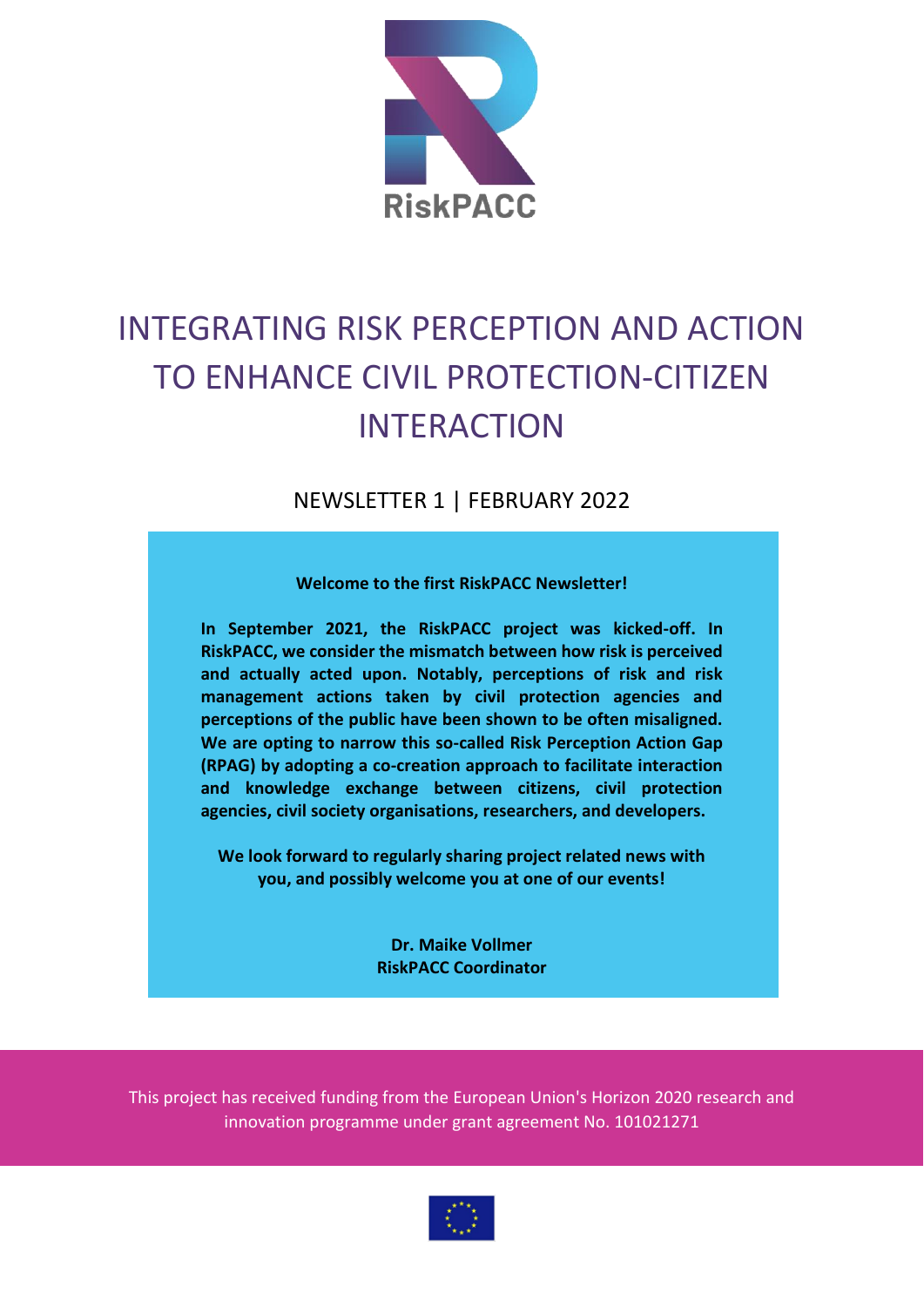# **News and Developments**







**Security, Democracy and Cities Conference 2021**

**Second European Conference on Risk Perception, Behaviour, Management and Response – ENCORE 2021**

**ISAR Germany aid mission after the earthquake in Haiti**

Workshop citizens in management" the Security, Democracy 2021.

RiskPACC attended the The Second ENCORE An aid mission was involvement and role of October 2021 in Paris, international and Cities Conference Behaviour Survey of held in Nice in October Surveyors (Risk-SoS) and Federal Association of European conference in organised by the France, has gathered organization ISAR two communities, the Germany and the Perception the H2020-DRS01 Rescue Dogs (BRH)... Cluster...

and Humanitarian Aid of Department of the

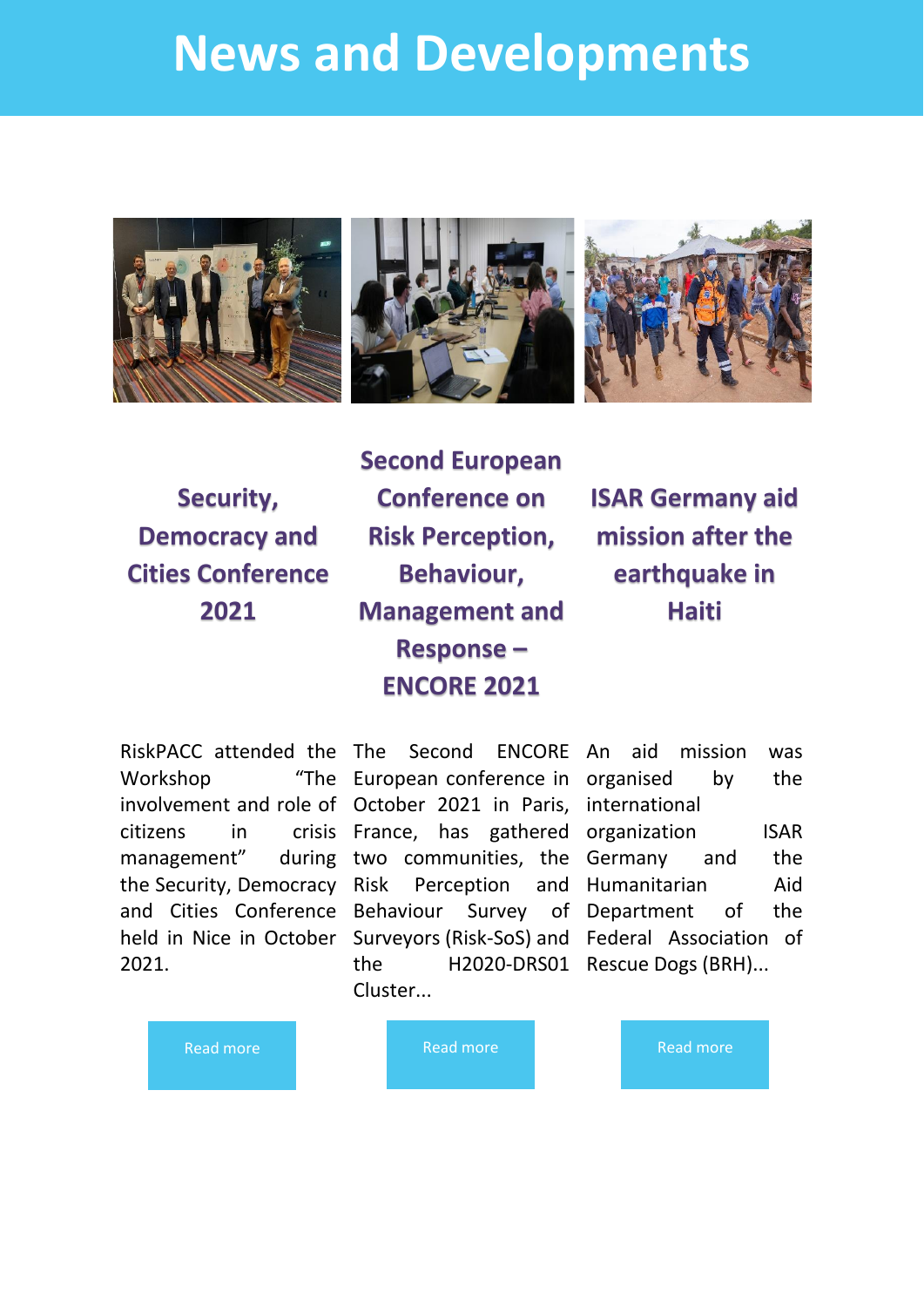# **IN THE SPOTLIGHT**

# **Attended Events**

### **October 2021**

RiskPACC attended the Workshop "The involvement and role of citizens in crisis management" during the Security, Democracy and Cities Conference held in Nice in October 2021.

### **October 2021**

RiskPACC attended the Second ENCORE European Conference on Risk Perception, Behaviour Management and Response held in Paris in October 2021.





### **September 2021**

RiskPACC has officially been launched. The kickoff event for the three-year EU project took place in the heart of Europe, Brussels.

The two-day launch event, which was held between 13 and 14 September and hosted by Fraunhofer, was attended by six partners on site and fourteen virtually.

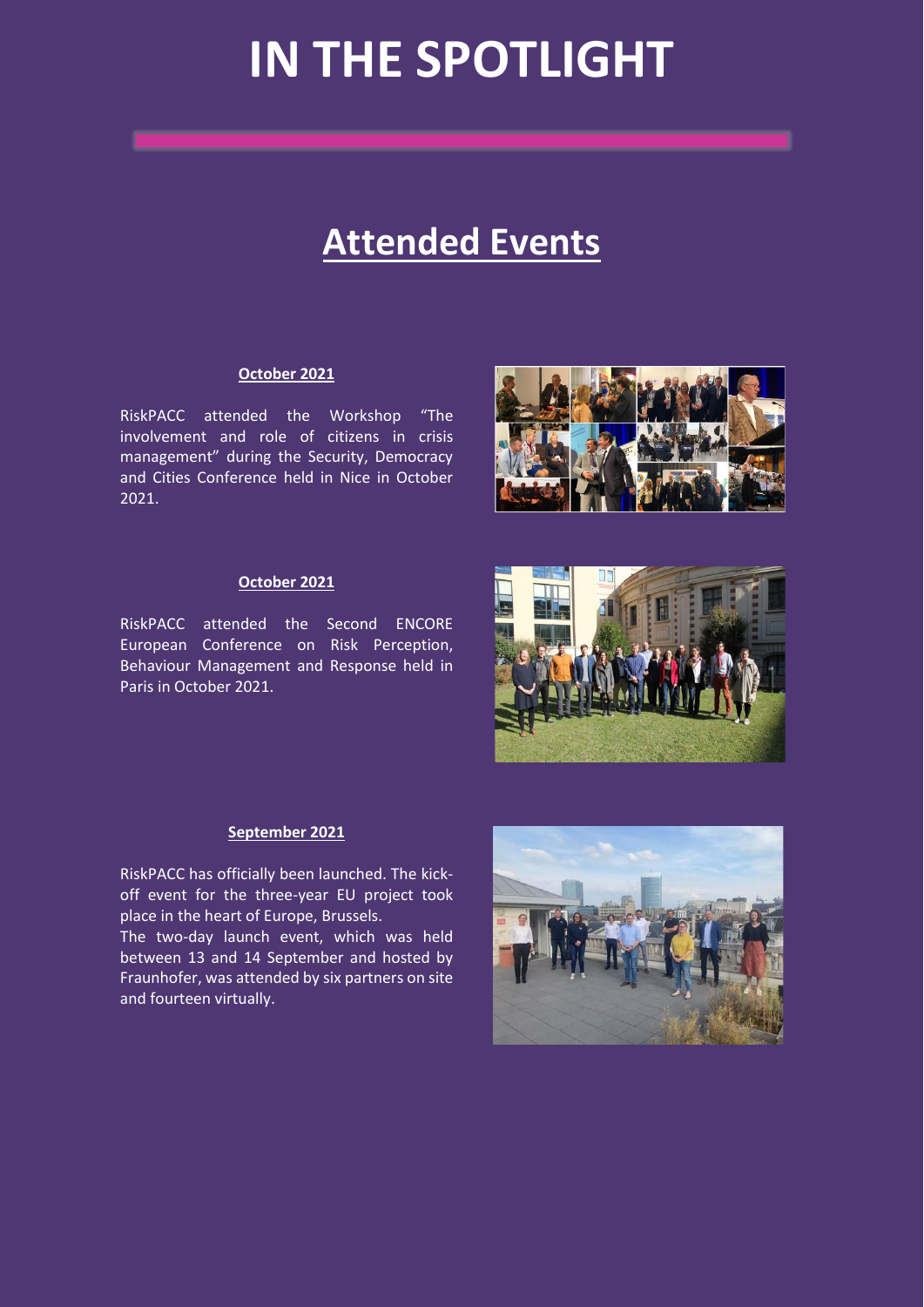## **RiskPACC OBJECTIVES**

Increasingly complex and interconnected risks globally highlight the need to enhance individual and collective disaster resilience. While there are initiatives to encourage citizen participation in creating a resilient society, these are typically fragmented, do not reach the most vulnerable and can result in unclear responsibilities for building disaster resilience. New technologies can also support preparedness and response to disasters, however, there is limited understanding on how to implement them effectively. Awareness of risks and levels of across Europe remain low with gaps between the risk perceptions and actions of citizens, and between the risk perceptions of citizens and Civil Protection Authorities (CPAs).



# Case Studies

The case studies will address natural hazards, human-made hazards such as terrorism, and pandemics. The 7 case studies have a variety of focal risks that they are planning and preparing for.

#### ATTICA, GREECE - Risk awareness and response

The case study focuses on assessing and enhancing risk awareness and perception with respect to wildfires and flooding including vulnerability patterns related to wildland-urban interfaces as well the as interconnectedness between wildfires and flood risk. The hazard settings are Wildfires and Flood Events.

#### BRUSSELS, BELGIUM - Assessing the impact of information campaigns in schools

It will address the translation of risk assessments into interaction and communication with the general<br>population. It will evaluate the impact of running information campaigns (launched in late 2019) with a particular focus on children and schools including parents and teachers. This specific campaign includes an online game for children aged 8-12 to extract recommendations<br>for closing the RPAG.

#### OLOMOUC REGION AND MORAVIAN-**SILESIAN REGION - CBRN risk**

The case study (CBRN Hazard) will address the responses to the leakage of toxic chemical substances From a factory in an industrial but highly populated area. It<br>also addresses cumulative and cascade effects associated with fires or explosions and the airborne spreading of dangerous substances.

EILAT, ISRAEL - Preparedness of volunteers

This case study seeks to analyse and understand the preparedness of volunteers in the Municipality of Eilat (MoE) and at Magen David Adom (MDA), for earthquakes. The current levels of individual and family preparedness are assessed as very low despite volunteers being aware of the earthquake risk.

#### MUNICIPALITY OF PADOVA, ITALY - New civil protection instruments for facing climatic risks

The case study focuses upon developing and<br>communicating a new civil protection instrument, including a citizeninformed resilience and adaptation plan. for managing climatic risks notably flooding, heat waves and extreme rainfall or wind qusts.

#### LANCASHIRE CONSTABULARY, UK -Examining the benefits and challenges of using social media for DRM

Lancashire Constabulary has a multi-agency approach<br>working with the local Fire and Ambulance Services and local government authorities (e.g., local council, the Environment Agency) to respond to hazards including<br>floods and terrorism through the LRF. This case study will specifically examine the role of social media across the different disaster resilience phases and the positive and<br>negative impact for CPAs, CSOs, and citizens.

#### GLOBAL - Managing and tracking a pandemic: The global use and acceptance of tracking technologies

The ongoing COVID-19 pandemic has seen the rise of novel, yet controversial, tracking apps used to monitor the spread of the virus, for contact tracing, quarantine enforcement, travel and social distancing monitoring. Despite their utility in monitoring disease transmission, such applications have reported privacy and security risks that have undermined trust in public health efforts, as well as risking civil liberties and data privacy where individuals have been asked, or compelled, to give up personal data.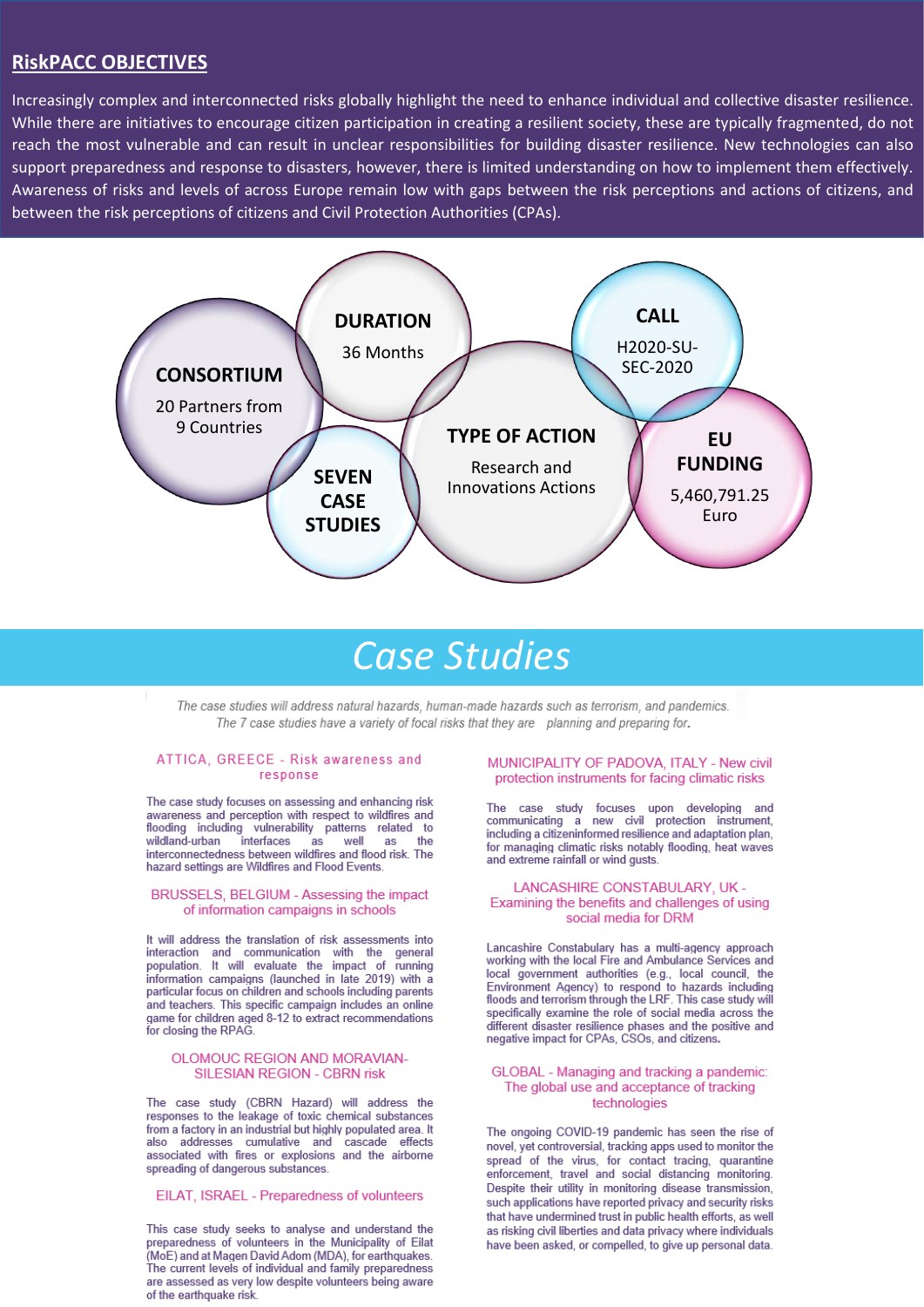# CALENDAR – Next Events

## **23 – 25 March 2022 | Community of European Research and Innovation for Security (CERIS)**

Brussels

Hybrid Conference

*As a follow-up of fruitful meetings in the Disaster-Resilient Societies (DRS) Thematic Area held from February to May 2021 within the "Community of European Research and Innovation for Security (CERIS)" and a successful CBRN-related event co-organised by 4 projects in September 2021, DG HOME has encouraged H2020 projects to join forces for coorganising a DRS event under the CERIS umbrella on the 23-25 March 2022.*

#### **June 2022 | First Awareness RiskPACC Workshop**

Brussels

### Hybrid Workshop

*The first event of a cycle of Awareness Workshops where the overall project findings will be shared and disseminated to a large scale of external relevant stakeholders. During the Workshops, the main outputs of RiskPACC will be presented, and at the same time a strong interaction with industry, end-users, citizens, solutions providers, and academia outside of the consortium will be built.*

## **23 – 27 May 2022 | EGU General Assembly (CERIS)**

Austria Center Vienna

Hybrid Event

*The EGU General Assembly 2022 will bring together geoscientists from all over the world for one meeting covering all disciplines of the Earth, planetary, and space sciences. The EGU aims to provide a forum where scientists, especially early career scientists, can present their work and discuss their ideas with experts in all fields of geoscience.*